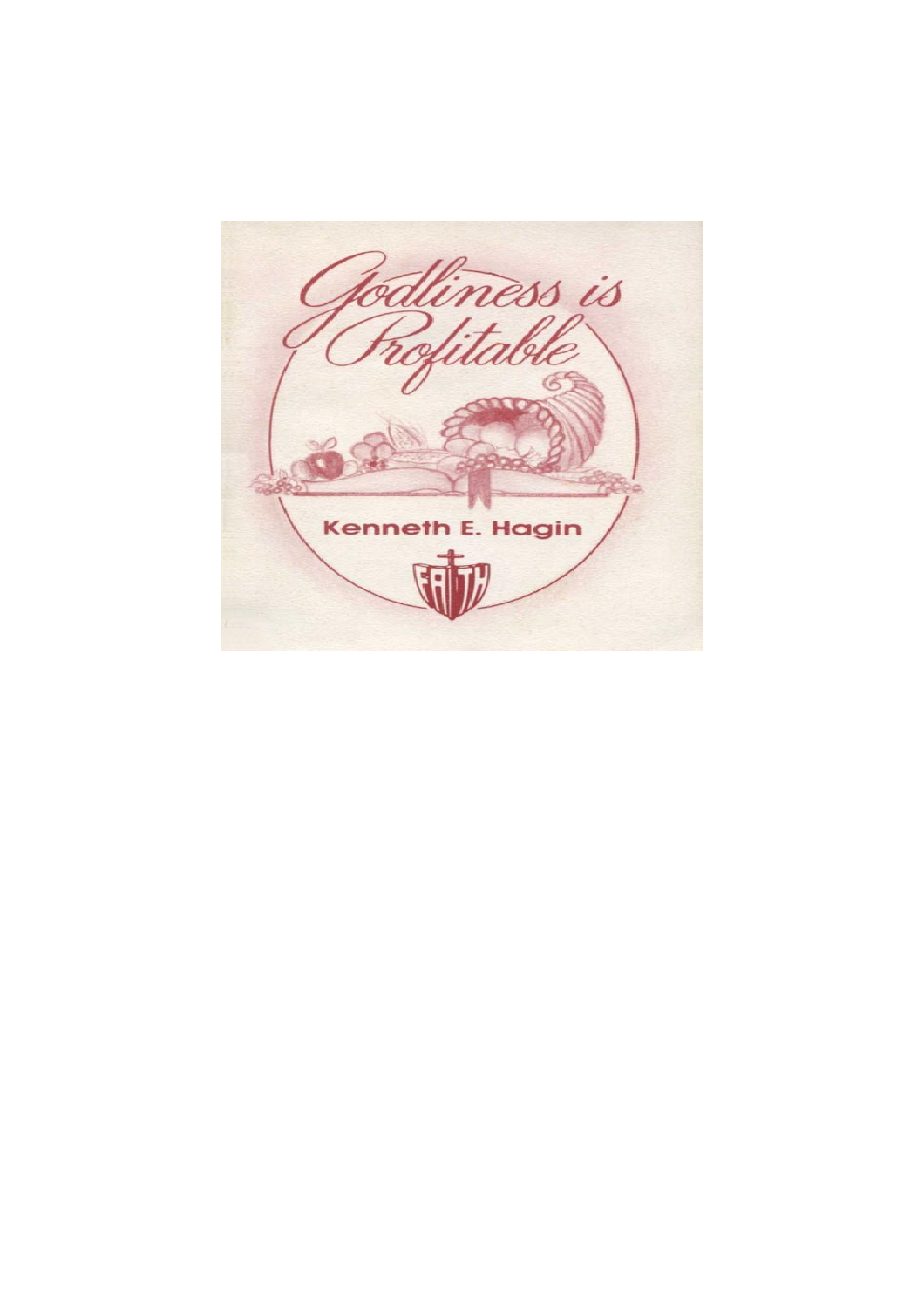Godliness is Profitable Kenneth E. Hagin

#### **Contents**

1 Success Belongs to You

2 Living in the Now

3 God Protects Us

4 Promotion Day Is Coming

5 Trusting for Finances

6 Formula for Prosperity

7 Perpetuity: In Father's House

A Sinner's Prayer to Receive Jesus as Savior

#### **Chapter 1**

# **Success Belongs to You**

*But refuse profane and old wives' fables, and exercise thyself rather unto godliness. For bodily exercise profiteth little: but GODLINESS IS PROFITABLE UNTO ALL THINGS, having promise of the life that now is, and of that which is to come ... Meditate upon these things; give thyself wholly to them; THAT THY PROFITING MAY APPEAR TO ALL.* —1 Timothy 4:7,8,15

Paul plainly said, *"Godliness is profitable"* (v. 8). If anything is profitable, it pays off. Companies making financial reports to their stockholders list profits and losses.

Thank God there is profit from serving God.

Living for God is not detrimental to a successful life. It is *"profitable unto ALL things."*

I think the Spirit of God knew there would be those who would say, "Well, yes, it will pay off in 5

the next life. We may not have much to show in this life. Here we wander like a beggar through the heat and the cold, but when it's all over, and we land on the other side, it will be different. There's a great day coming—after a while—when we've left this vale of tears and sorrow. There's a great day coming."

Well, thank God, there is. But Paul said, *"Godliness is profitable unto all things, having promise of THE LIFE THAT NOW IS"* !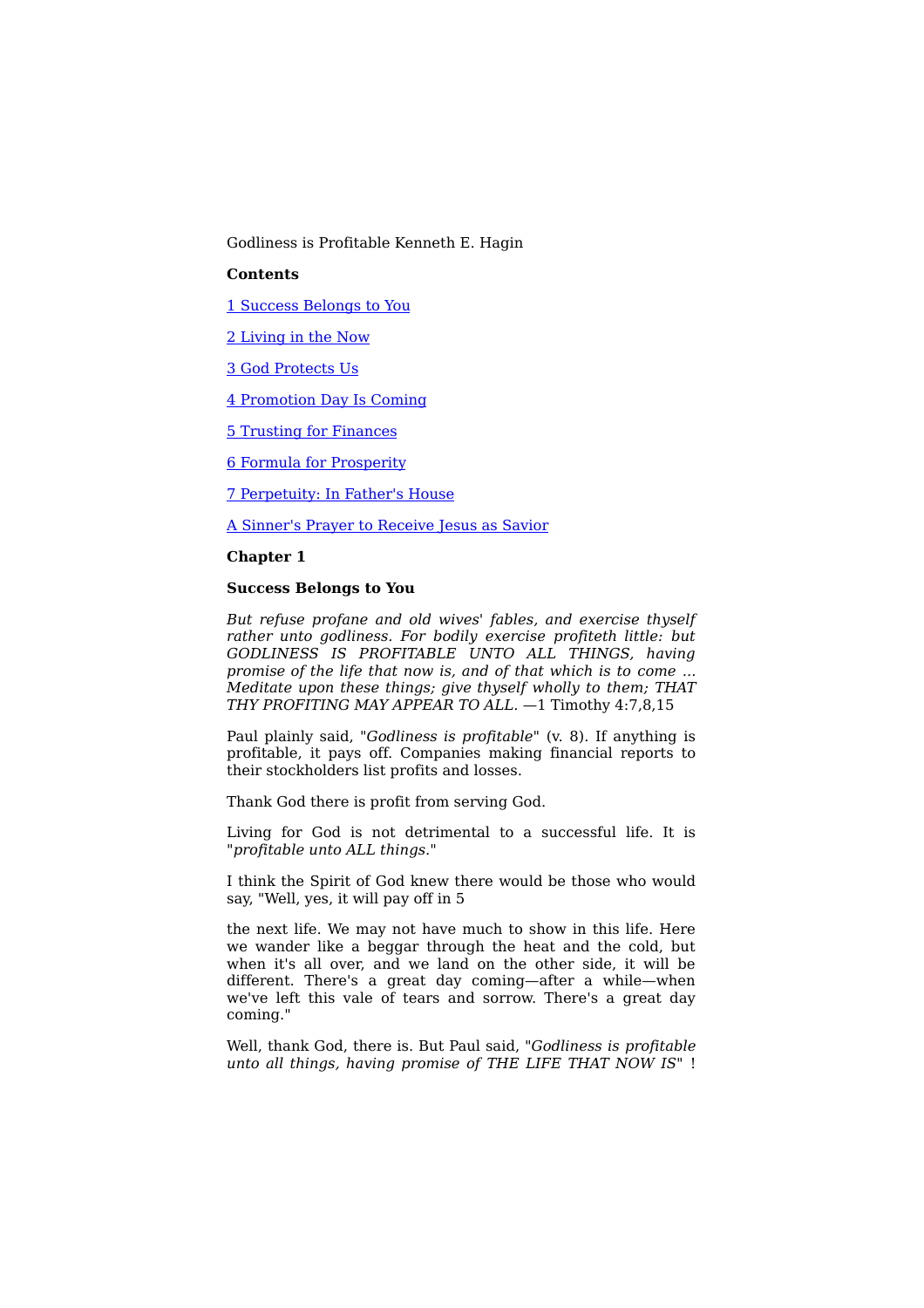The life that "now is" is where "I is" right now in this present world. The life that "now is" is where "you is" right now!

[Brother Hagin gave the following prophecy at this point in his sermon: "Take heed. Listen. Give yourself wholly unto these things. Success and victory belongeth unto thee. Defeat and failure will waylay thee at every turn of the road. Satan will stick up his ugly head like a serpent out of the grass to hiss at you and call you stupid. But rise up in faith and call the Lord blessed. So the crooked place shall be made straight, and the valley shall be filled with glory, and the mountaintop shall shine with His blessing, and you will walk in His blessing and be blessed and glad in this life."]

#### **Chapter 2**

## **Living in the Now**

*"Having promise of the life that now is, and of that which is to come."* Having—having—having.

That's present tense.

There is a life that now is, and there is a life that is to come. I'm more concerned about the life that now is than I am about the life that is to come, because the life where I "now is" is the one I'm living now.

If you listen to some people, you get the impression that all the promise we have is in the next life, primarily. According to them, "You can get saved in this life, all right, but after you're saved, that's about it. You've had it! You're left to the mercy of the devil. You're left to the mercy of the world. You can't expect anything much here."

But that's not what Paul is saying to Timothy, a young minister! He said, "Yes, godliness has a promise of the life that is to come, but godliness is profitable unto all things." Not just to the spirit, but to the soul, the body, the material—all things.

There are at least four things that godliness insures. We will study these benefits in the following chapters.

#### **Chapter 3**

## **God Protects Us**

First, godliness insures protection.

If you have property or anything of value, you protect it.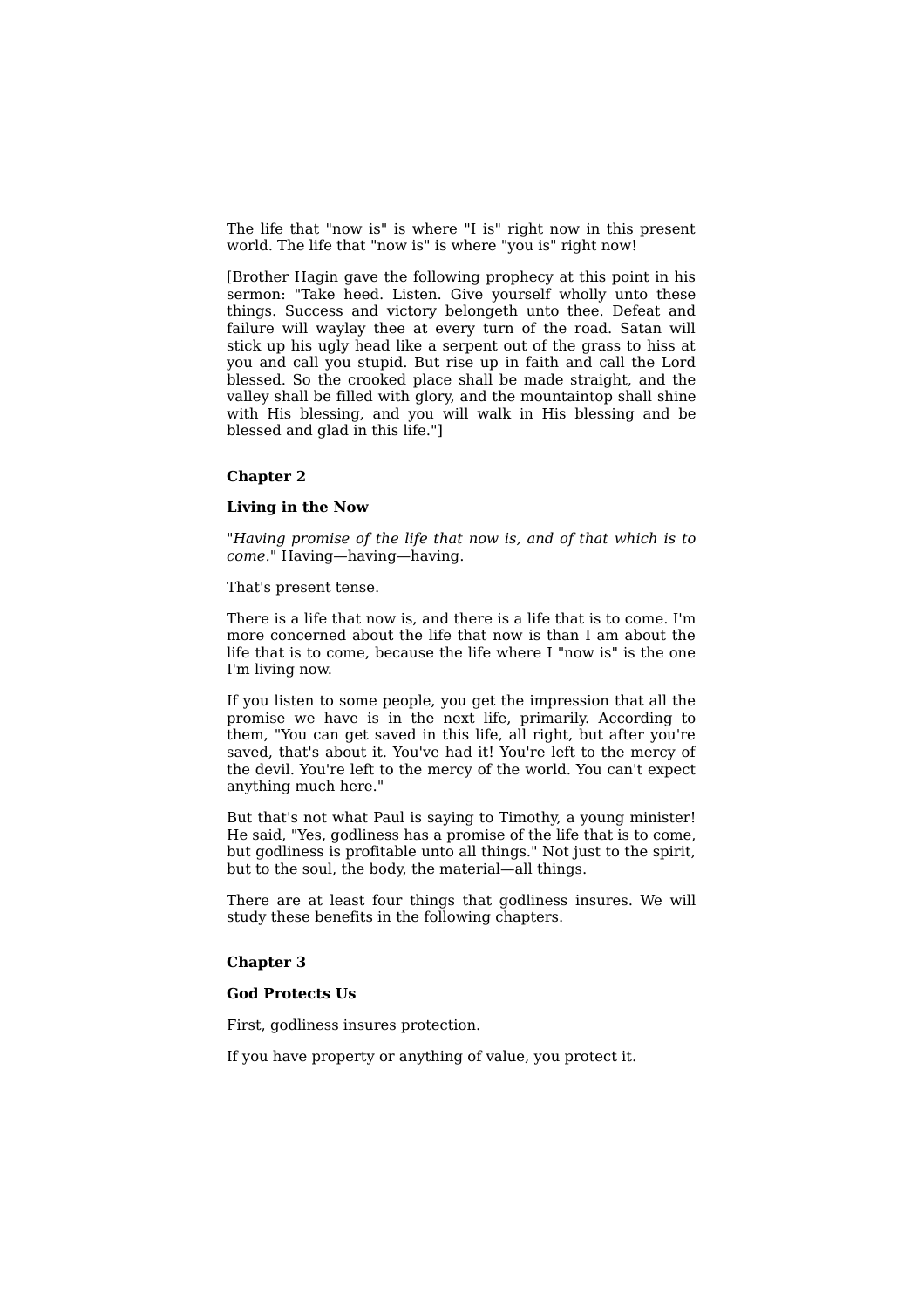I was at my son's house and saw his dog, King, chewing on a shoe. I said, "Hey! He's got one of your shoes!"

"Oh, he's not hurting anything," Ken said.

"That's an old shoe we threw away."

Ken wasn't protecting that shoe because it didn't amount to anything.

We belong to God! We amount to something!

He protects us!

I like the account of the woman with the issue of blood who touched Jesus, and He said, *"Daughter, thy faith hath made thee whole."*

Mark's account goes into more detail and I usually preach from it. But I like something especially about Luke's account.

As Luke records the story, he writes that when Jesus stopped the procession toward Jairus' house He said, *"Somebody touched Me .... "*

Until she touched Jesus, that woman was a nobody. But when she touched Jesus, she became a somebody!

Jesus didn't say, "Nobody touched Me." He said, *"Somebody touched Me!"*

According to the Book of Leviticus, this poor woman with the issue of blood was in the same category as a leper. She was unclean. A leper had to segregate himself from other people. If somebody got close to him, he had to cry out, "Unclean! Unclean! Unclean! I'm unclean!" He was a nobody.

But, bless God, Jesus said, *"Somebody touched Me."* He transformed that woman from a nobody to a somebody. I want you to know, you're a somebody.

Somebody asked me, "What do you mean when you say, 'Brother So-and-so is a somebody'?"

I mean he's a child of God. I mean he's a son of God. I mean he's a joint-heir with Jesus Christ—an equal heir. I mean he's in the family of God.

That's a somebody!

Jesus tells us we are somebody. We are the Body of Christ. The Bible tells us that.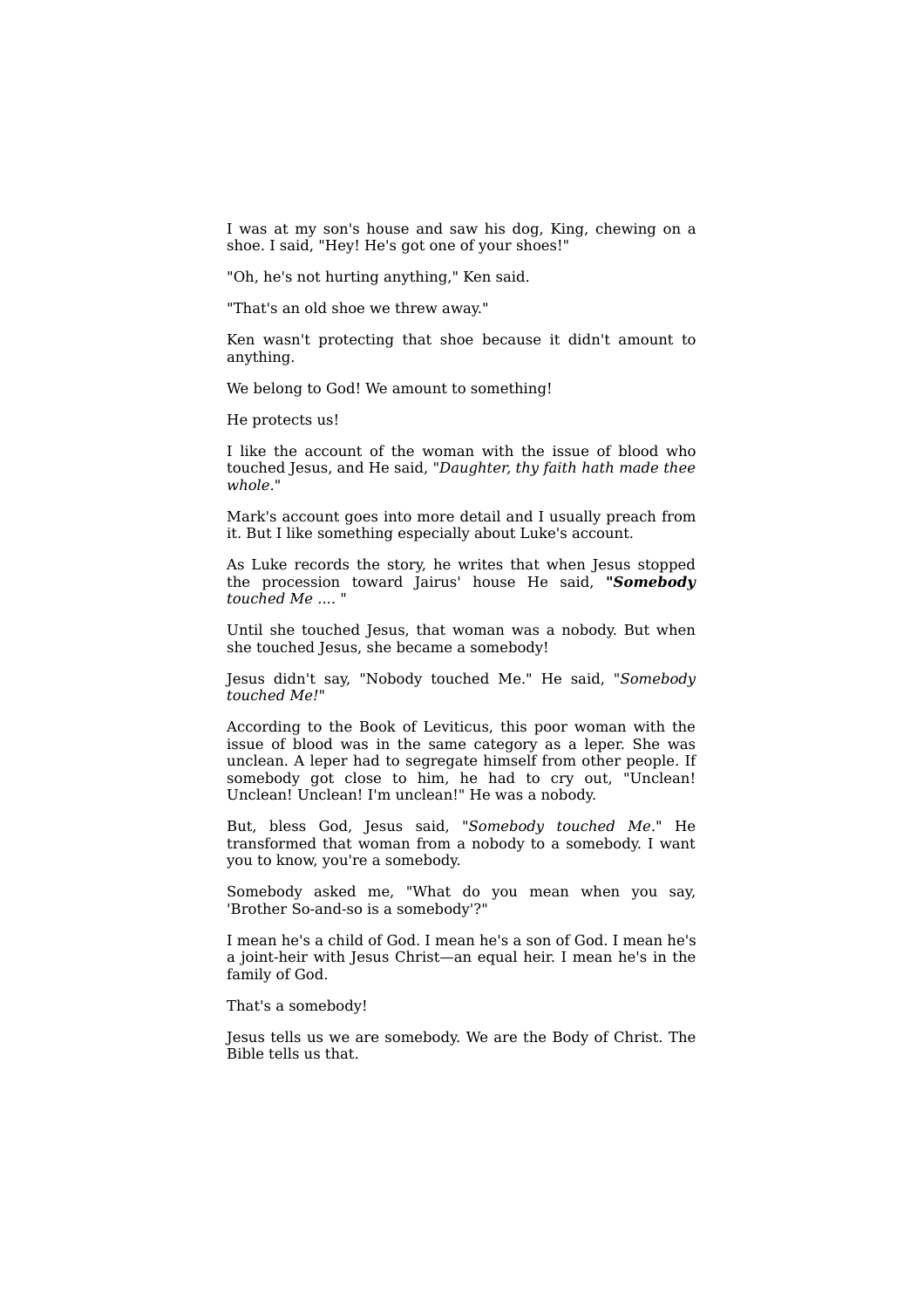Writing to the Ephesians, Paul uses husbands and wives as an illustration of Christ and the Church: *"Husbands, love your wives, even as Christ loved the church, and gave himself for it"* (Eph. 5:25).

He went on to say, *"So ought men to love their wives as their own bodies. He that loveth his wife loveth himself. For no man ever yet hated his own flesh; but nourisheth and cherisheth it, even as the Lord the church: For we are members of his body, of his flesh, and of his bones"* (vv. 28-30).

No man has ever yet hated his own body: that has to do with husband and wife, and it is beautiful. But there's a further thought here, my friends, that I want to get over to you: We are the Body of Christ. We are His Body.

A man's wife is bone of his bone and flesh of his flesh. And as Paul points out, we are bone of Christ's bone and flesh of His flesh!

Paul said that men were to cherish and love their wives. Then he said, *"This is a great mystery: but I speak concerning Christ and the church"* (v. 32). We are precious to Jesus.

What I'm pointing out to you is that if you have valuable property, you're going to protect it.

You're not going to leave it out for the dogs to chew on.

And godliness is profitable unto ALL things.

Godliness guarantees or insures protection, for godliness is profitable unto all things. Read the 91st Psalm and learn about the protection that is yours.

#### **Chapter 4**

# **Promotion Day Is Coming**

Second, godliness insures promotion.

Consider what God did for Joseph because he stayed true. Yes, he was sold into captivity. Yes, he was put into prison. But God blessed him in Egypt.

Ordinarily, a man would become bitter after spending years in prison. But because Joseph was faithful, God promoted him and made him prime minister of the greatest nation of that day.

Did it pay to be faithful? Did godliness pay off? Did it pay to say "No!" to his master's wife when she tried to seduce him? Yes!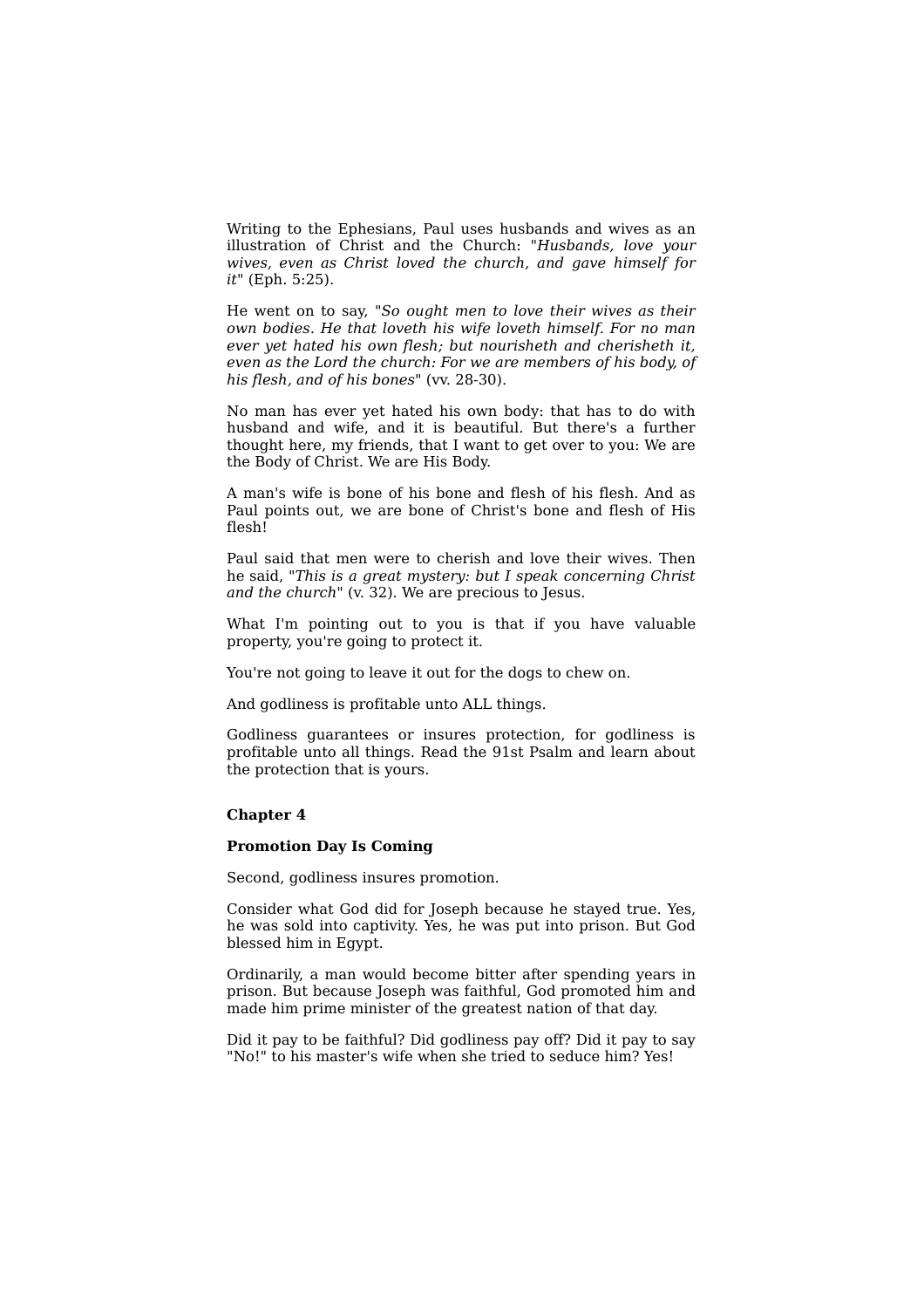Remember this: Joseph spent about 14 years in prison. Most men would have given up by then.

But also remember this: God doesn't settle up every Saturday night. God doesn't pay off the first of every month—or the first of every year.

But I want you to know, brother, sister, that someday payday's coming!

We take that text from Galatians 6:7

— *"Whatsoever a man soweth, that shall he also reap"* —and we make an evangelistic sermon out of it. Yet Paul never wrote it to sinners; he wrote it to Christians! He wrote it to be read throughout all the churches of Galatia.

What he's saying to the Galatians is the same thing he said to the Church at Corinth, when he encouraged them to be faithful. He encouraged the Galatians not to faint, but to know that sooner or later they were going to receive the reward—the promotion—for their work in the Lord: *"Let us not be weary in well doing,"* Paul said, *"for in DUE SEASON we shall reap, if we faint not"* (Gal. 6:9).

That's the only way you can make it in ministry—by refusing to be weary in well doing. I completed 46 years of ministry in August 1981. I had every reason in the world to be weary. But I simply refused to be weary in well doing.

There were times when it didn't look like it was working. I mean, I preached faith when it didn't look like it was working for me!

I preached faith boldly, bless God, without a dime in my pocket.

I preached faith and prosperity boldly with bills stacked up all around me.

I preached the Bible because I knew it was the Word of God!

I knew if I'd stay with it, sooner or later I was going to rise to the top.

If you think you're just going to float through life on flowery beds of ease, everything is going to come to you on a silver platter, and somebody is going to feed you with a silver spoon, you've got another thought coming.

God will promote you. Sure He will. But you're going to have to make the dedication and consecration. You're going to have to make the choice. You're going to have to have the intestinal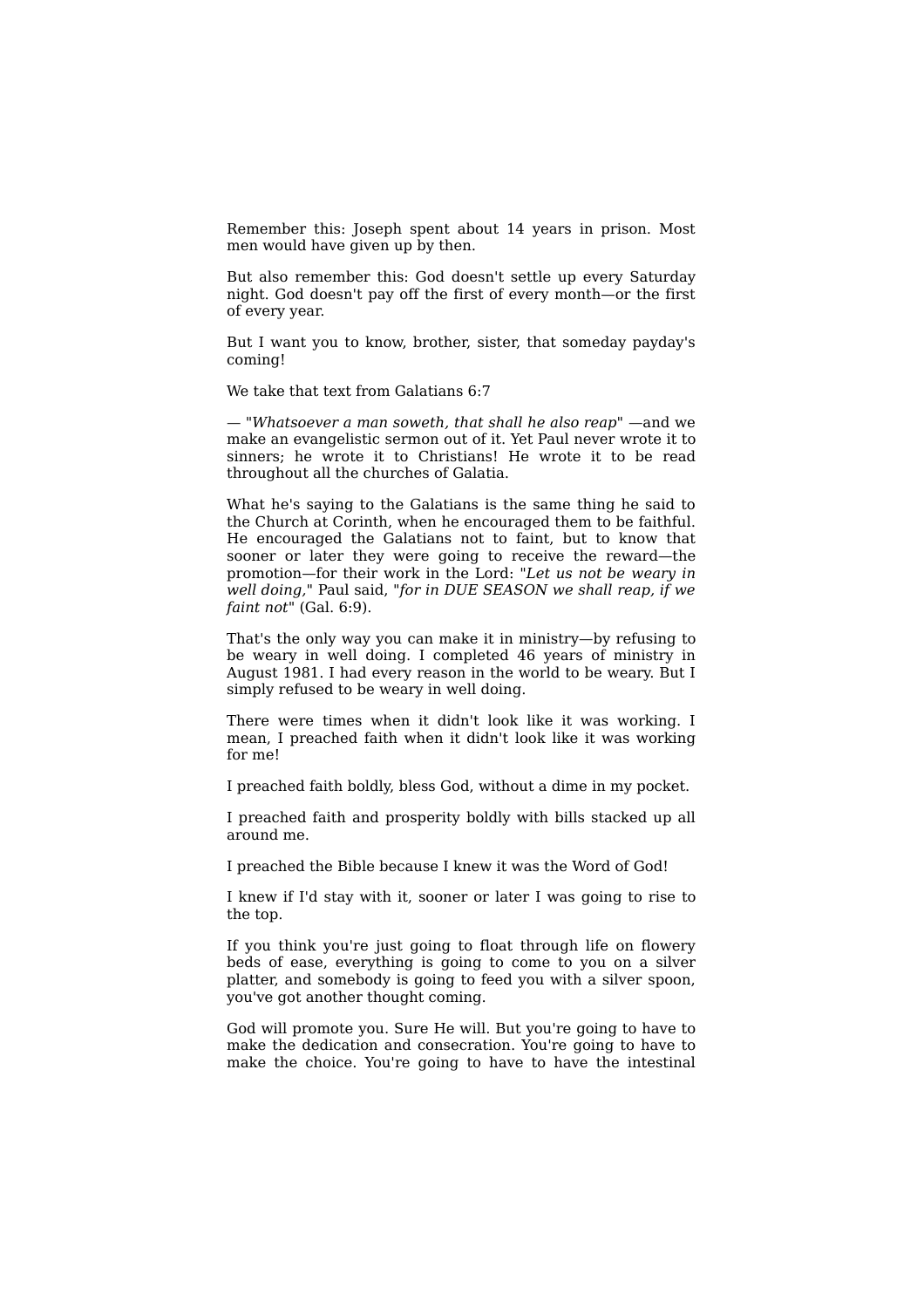fortitude that some people call guts to say, "This is what God called me to do, and I'm going to do it, go over or under, come hell or high water, sink or swim, live or die, burn every bridge behind me, praise God."

My wife and I made that kind of dedication. It looked like we were going to do all of it, too! It looked like we were going to sink. It looked like we were going to go under. It looked like we were going to die.

But I had meant it when I said, "I'm not going to turn back," because Jesus said, *"No man, having put his hand to the plough, and looking back, is fit for the kingdom of God"* (Luke 9:62).

Praise God, I knew this was it. I knew this was what God wanted me to do, even when it seemed nobody was listening. I preached this way when I was young, too. People would say, "You know, that Brother Hagin's an odd character. He's odd."

And my friends would say, "Well, I don't understand him myself."

You see, you're an oddity to others when you walk by faith and they're all walking by sight.

You're an oddity to people when you won't worry.

You're an oddity to people when you're obeying God and preaching that God will promote you—and you have to sell your automobile for junk and light out on foot.

When that happened to me, I told myself, Praise God, I'm not going to stop, even if I do have to junk that old car. I'm still going. If I have to walk to go, I'm still going. Because sooner or later, He's going to promote me!

#### **Chapter 5**

#### **Trusting for Finances**

I have been many times afoot, with the soles worn out of my shoes, but I knew God would promote me if I'd be faithful. It wasn't that God withheld from me, but the devil was going to see if I really believed what I claimed I believed.

At every turn of the road, the devil will stick up his head. He's going to see if you really believe.

He's going to put you to the test.

The same things could happen now that happened in the case of Job. The devil came up accusing Job. "Yeah, no wonder he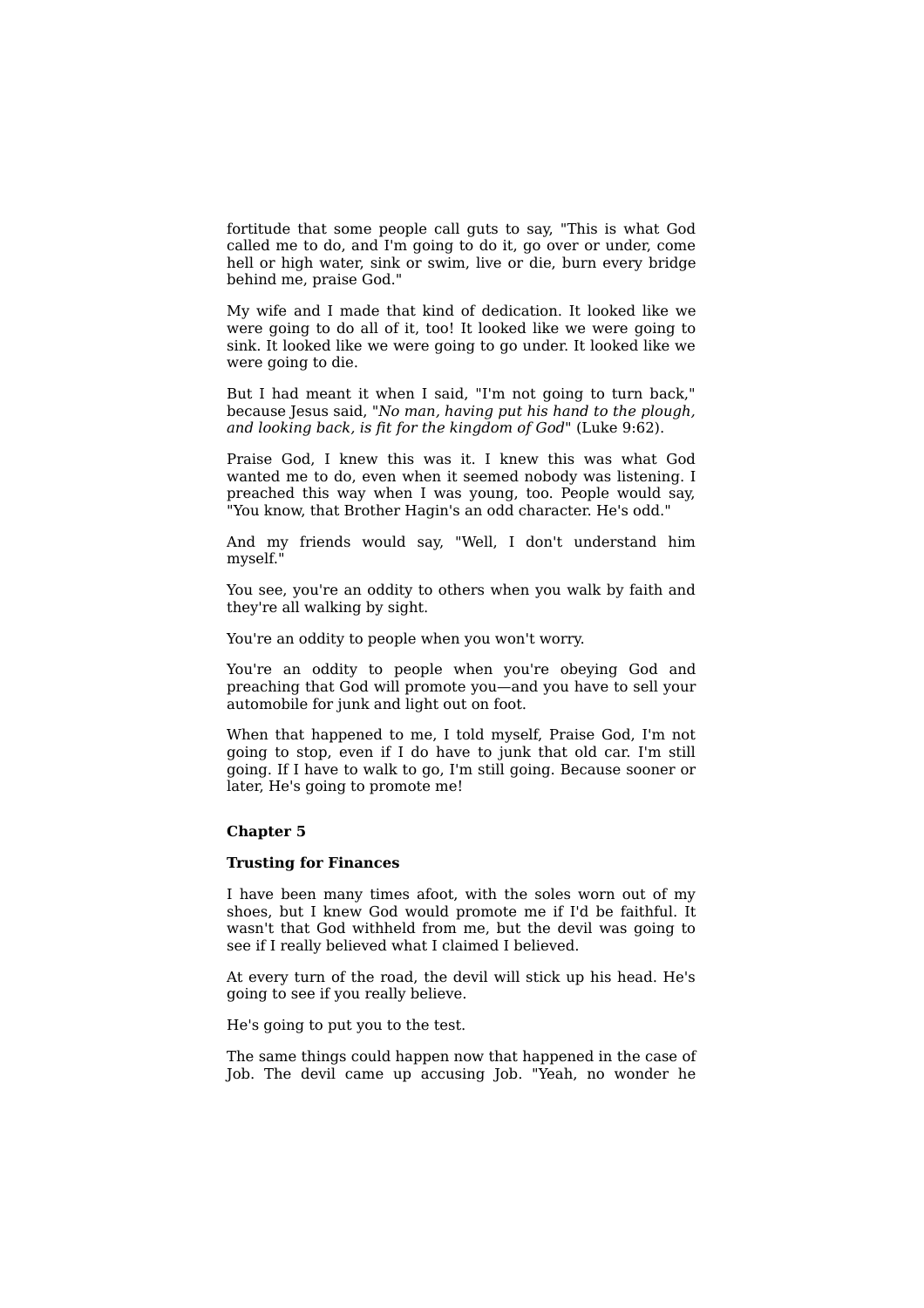#### serves You,"

the devil said. "Just look: Everything's nice. All of his children are well. He's got big crops. He's got money. He's wealthy. Just take down the hedge and let me get to him. You'll see!"

Well, Satan's got a right to get to people here, because he's the god of this world. A lot of your transactions—especially when it comes to finances—are in this world, where Satan is god, and he'll really stick up his head.

But if you'll do what the Word says, you're not going to be afraid. I know. I know from experience. I can understand how Peter could lie down and sleep soundly when they were planning to kill him the next day. He was sleeping so deeply an angel had to smite him on the side to wake him up, and Peter didn't realize he was really awake until he got outside the prison (Acts 12:6-11).

But I understand that. The Lord has enabled me to lie down and sleep under the most adverse circumstances when nothing seemed to be going right. But I knew that godliness is profitable. I knew that if I would be faithful—if I would not be weary in well doing—in DUE SEASON I'd reap. I wanted to be there when the due season came!

Yes, it would have been easy to become weary. It would have been easy to quit. Absolutely.

That would have been the easy way out: Just quit.

Just give up. My flesh wanted to quit. My mind wanted to quit. But something on the inside of me—that Word and that Spirit . . . . Be a man or woman of the Word and of the Spirit.

Promotion will come, sooner or later. It's coming. Be not weary in well doing, for in due season you shall reap if you faint not. Promotion day's coming. You're about to be promoted, glory to God.

## **Chapter 6**

#### **Formula for Prosperity**

Third, godliness insures prosperity.

The Bible says that as long as King Uzziah sought the Lord, God made him to prosper (2 Chron. 26:5).

Furthermore, in the early days of Joshua's ministry, when he had to fill the shoes of Moses (think about having to fill the shoes of Moses), God told him exactly how to prosper: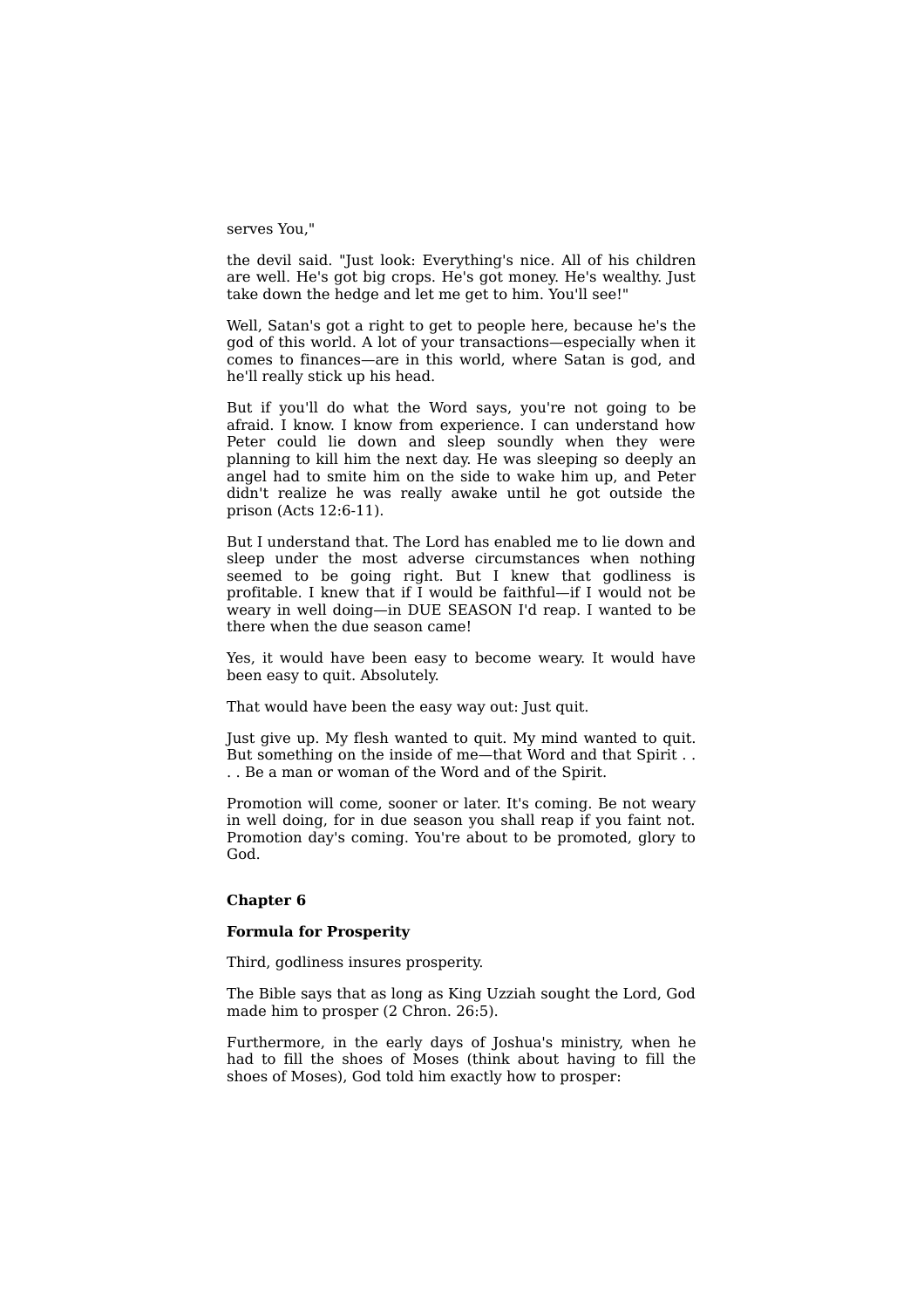## **JOSHUA 1:8**

**8 This book of the law shall not depart out of thy mouth; but thou shalt meditate therein day and night, that thou mayest observe to do according to all that is written therein: for then thou shalt make thy way prosperous, and then thou shalt have good success.**

And right here in our text, Paul told Timothy, *"Meditate upon these things; give thyself wholly to them; that thy profiting may appear to all"* (1 Tim. 21 4:15). (In other words, everybody can see it.)

### **Chapter 7**

#### **Perpetuity: In Father's House**

Fourth, godliness will insure perpetuity.

In the 91st Psalm God said, *"With long life will I satisfy him, and shew him my salvation"* (v. 16).

In Psalm 34 He said, *"What man is he that desireth life, and loveth many days, that he may see good? Keep thy tongue from evil, and thy lips from speaking guile"* (vv. 12,13).

In the New Testament Peter quotes that Psalm, *"For he that will love life, and see good days, let him refrain his tongue from evil, and his lips that they speak no guile"* (1 Peter 3:10).

The Bible teaches that godliness insures perpetuity.

## **EPHESIANS 6:1-3**

**1 Children, obey your parents in the Lord: for this is right.**

**2 Honour thy father and mother; which is the first commandment with promise;**

**3 That it may be well with thee, and thou mayest live long on the earth.**

Teach your children that while they're small. I taught Ken and Pat that passage nearly every day.

That's the reason we never had to take either one of them to the hospital. (Those are not "well days" when you're in the hospital.)

Of course, somebody always comes up and says, "I know Soand-so, and he was a preacher, and his boy died when he was 12 years old."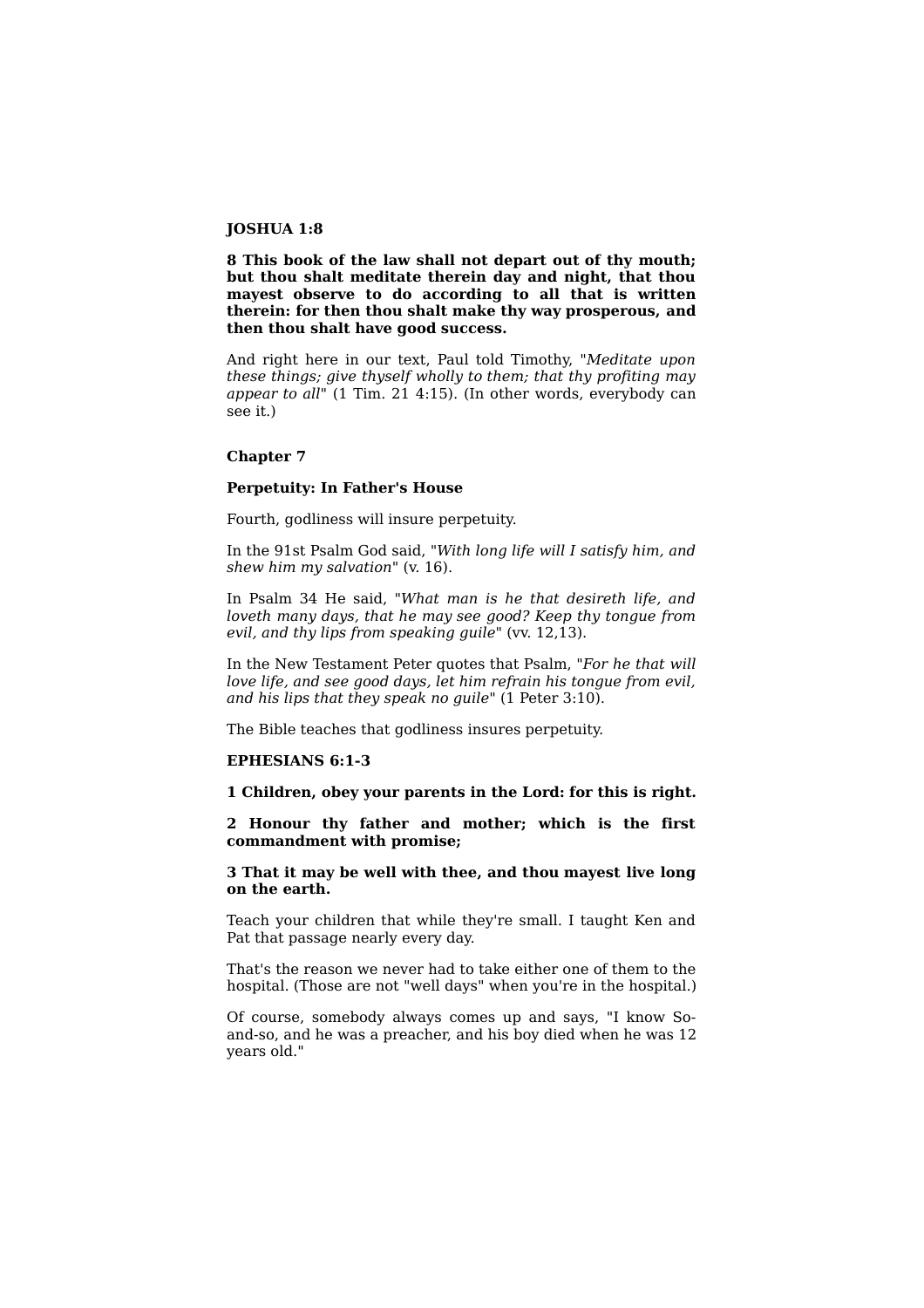Well, that doesn't change the Bible. Maybe he was a good man. Maybe he loved God with all of his heart, but he didn't have the revelation of what we know.

You see, the Bible says, *"The secret things belong unto the Lord our God: but those things which are revealed belong unto us and to our children for ever...."* (Deut. 29:29).

When it was revealed to me, I knew it belonged to my children as well.

Yes, I believe we can believe God for long life here. But John 3:16 says, *"... whosoever believeth in him should not perish, but have EVERLASTING LIFE."* Now that's long life, isn't it?

Just because I leave this body is no sign I'm dead! I'm never going to die.

The Bible says, *"Whosoever liveth and believeth in me SHALL NEVER DIE"* (John 11:26).

(Of course, if Jesus tarries His coming, we will depart these bodies at physical death.) Your loved ones are not dead. Don't even say they're dead. They just moved out of this house into Father's House. Glory!

Did the Psalmist David say, "Surely goodness and mercy shall follow me all the days of my life: and  $\overline{I}$  will dwell in the house of the Lord till I die"?

No, no, no! He said, *"I will dwell in the house of the Lord FOR EVER"* (Ps. 23:6). Forever!

Perpetuity. That means forever and ever.

Godliness means live for God. It's profitable.

It pays off in this life. In this life! And in the life to come.

Be determined. Live for God.

#### **A Sinner's Prayer to Receive Jesus as Savior**

Dear Heavenly Father,

I come to You in the Name of Jesus.

Your Word says, *"... him that cometh to me I will in no wise cast out"* (John 6:37).

So I know You won't cast me out, but You take me in. And I thank You for it.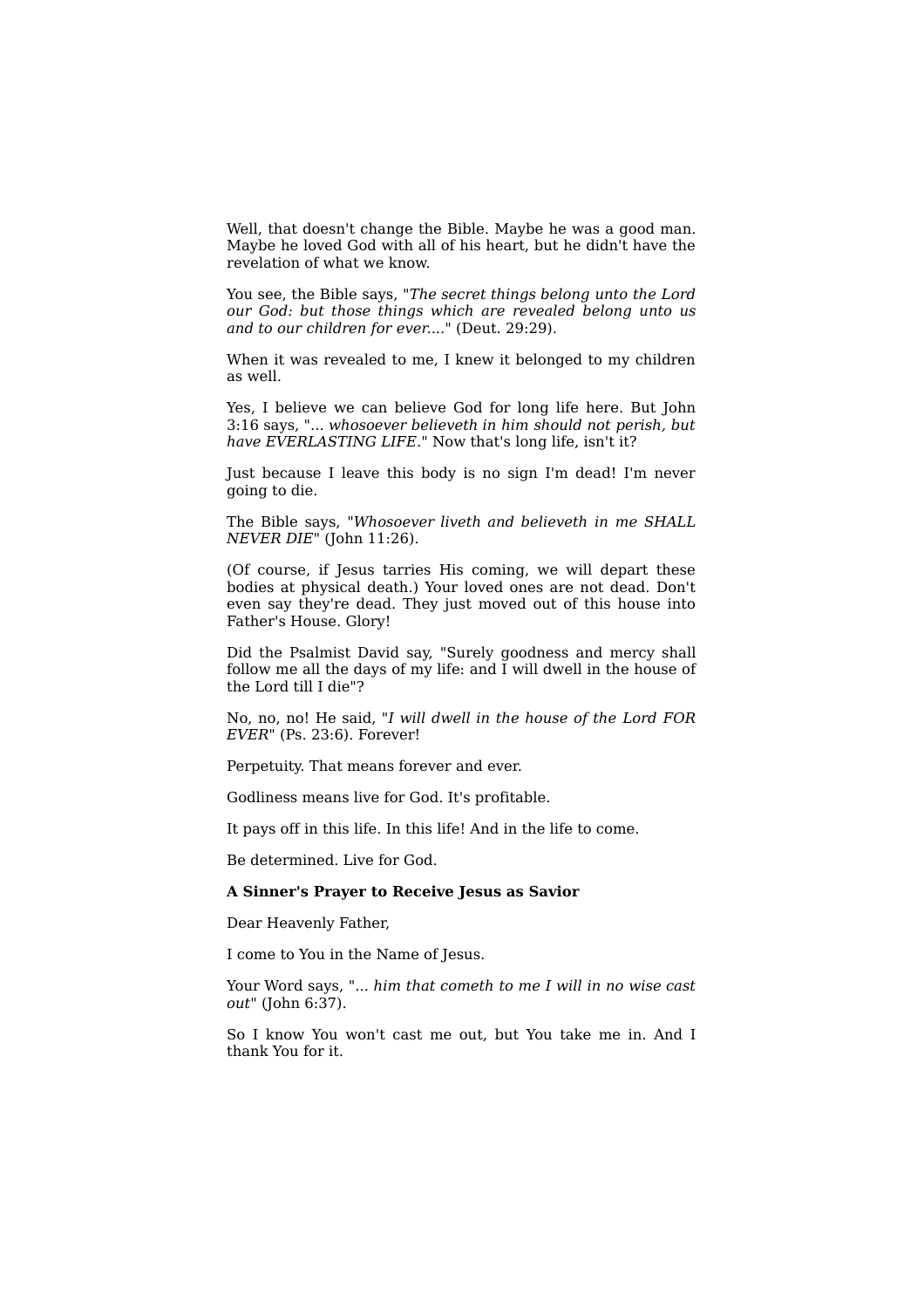You said in Your Word, *"... if thou shalt confess with thy mouth the Lord Jesus, and shalt believe in thine heart that God hath raised him from the dead, THOU SHALT BE SAVED.... For whosoever shall call upon the name of the Lord shall be saved"*

(Rom. 10:9,13). I believe in my heart that Jesus Christ is the Son of God. believe He was raised from the dead for my justification.

I am calling upon His Name—the Name of Jesus—so I know, Father, that You save me now.

Your Word says, *"... with the heart man believeth unto righteousness; and with the mouth confession is made unto salvation"* (Rom. 10:10).

I do believe with my heart, and I confess Jesus now as my Lord.

Therefore I am saved!

Thank You, Father!

Signed \_\_\_\_\_\_\_\_\_\_\_\_\_\_\_\_\_\_\_\_\_\_\_\_\_\_\_\_\_\_\_\_\_\_\_\_\_\_\_\_\_\_\_\_

Date \_\_\_\_\_\_\_\_\_\_\_\_\_\_\_\_\_\_\_\_\_\_\_\_\_\_\_\_\_\_\_\_\_\_\_\_\_\_\_\_\_\_\_\_\_\_